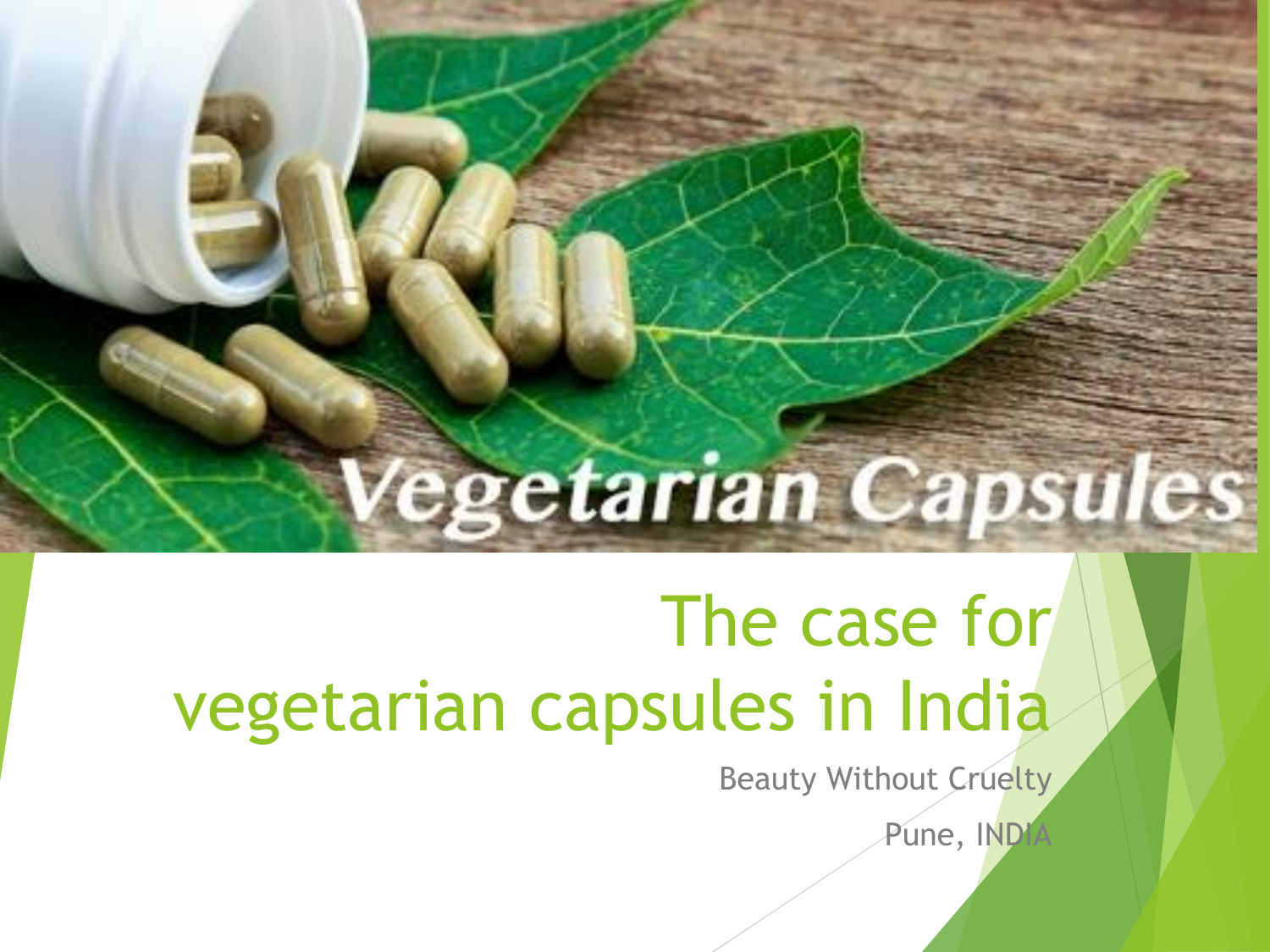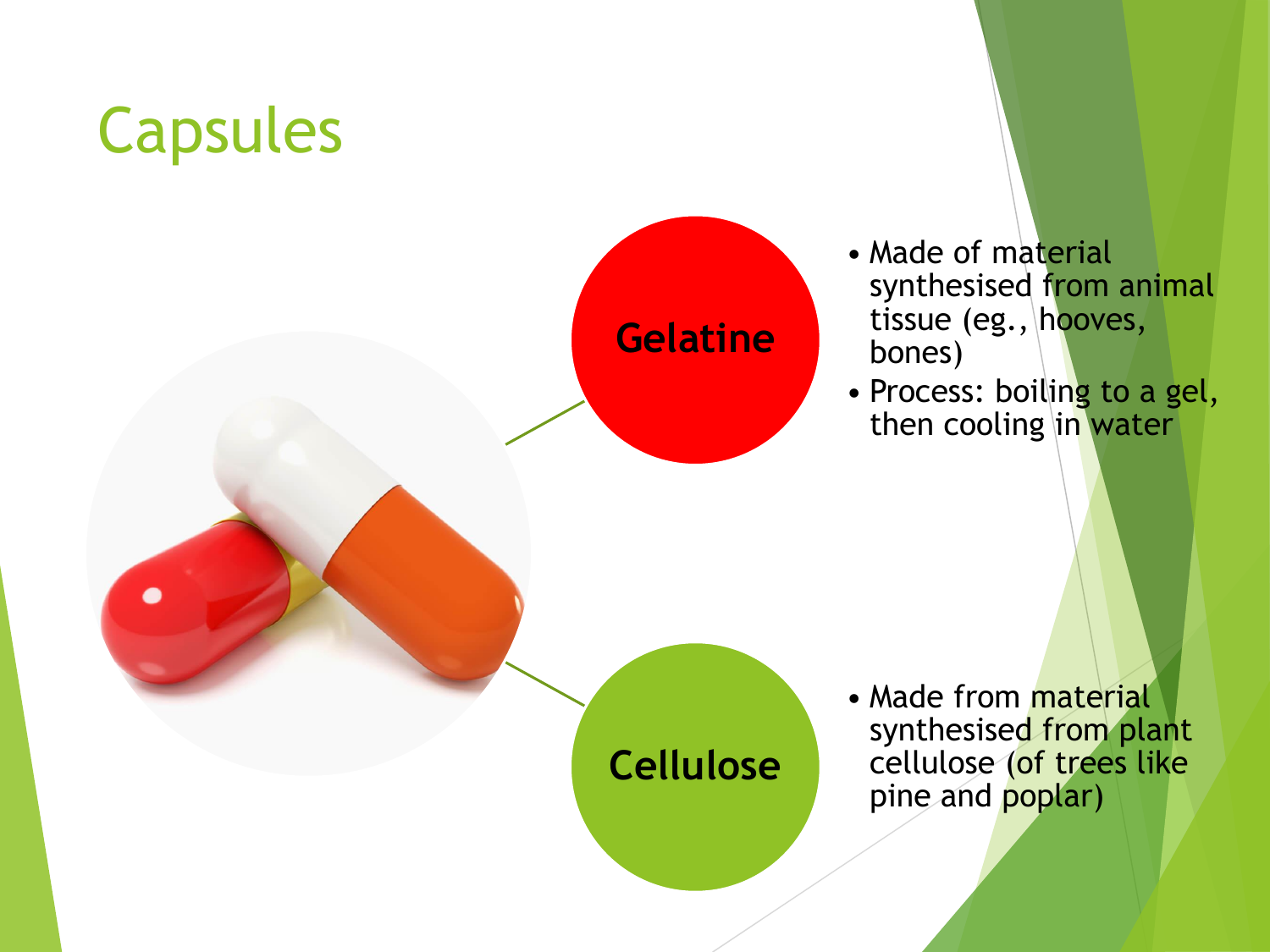# **Cellulose and Gelatine capsules** a comparison

| <b>Property</b> | <b>Gelatin capsules</b>                                                    | Cellulose capsules                                                                     |
|-----------------|----------------------------------------------------------------------------|----------------------------------------------------------------------------------------|
| 1. Source       | Slaughtered animals                                                        | Plants (Pine, poplar trees)                                                            |
| 2. Storage      | Susceptible to ambient<br>heat                                             | Less susceptible to ambient<br>heat                                                    |
| 3. Dissolution  | Difficult below 30 deg C<br>(ie, needs to be taken with<br>warm water) $1$ | Soluble down to 10 deg C (ie,<br>can be taken with warm OR<br>cold water) <sup>1</sup> |
| 5. Cost         | Cheaper to make                                                            | Currently more expensive to<br>make                                                    |
| Etc.            | Some pros, some cons <sup>2</sup>                                          |                                                                                        |

<sup>1</sup> Chiwele I., Jones B. E., Podczeck F., *The shell dissolution of various empty hard capsules, Chem Pharm Bull (Tokyo), 48 (7), p951-6, Jul 2000* <sup>2</sup> Moawia Al-Tabakha, *HPMC Capsules: Current Status and Future Prospects*, J Pharm Pharmaceut Sci 13(3), p428-44, 2010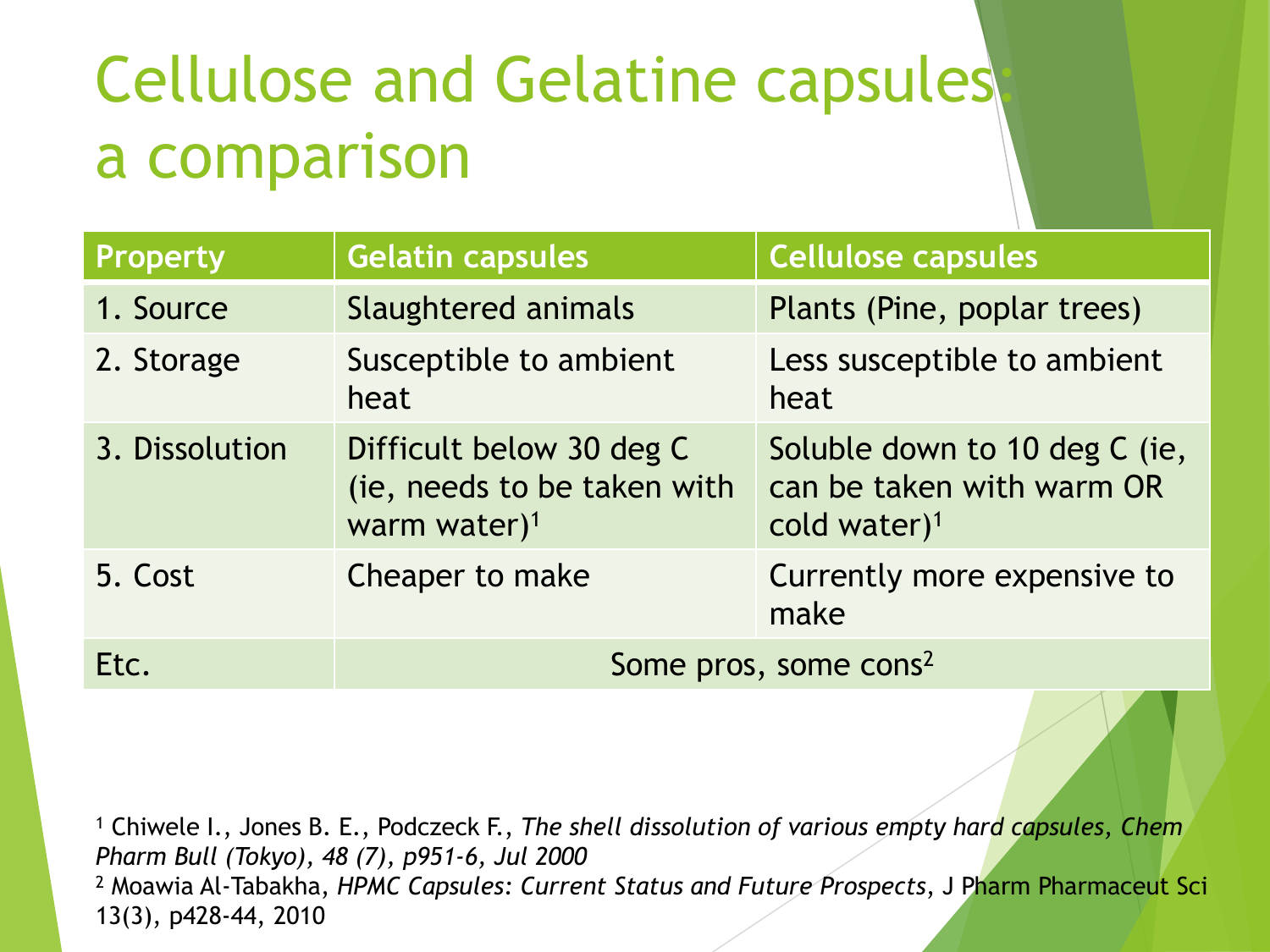#### Capsules: a consumer perspective

- Most consumers are unaware of the source of their medication.
- The ignorance of the source of the medicine one ingests is wrongly interpreted as a willingness to accept any source or to be kept in the dark. Neither interpretation is correct.
- The historical and cultural sensitivity of Indians towards the animal/plant source of any ingested material is well-known. Examples:
	- The Indian Mutiny of 1857 took place over (among other things) the issue of having to bite into fat-greased ammunition
	- Gandhiji had refused intake of meat-based broth even for saving his own life.
	- People objecting to animal fat as frying medium and eggs in glazing
- Government very commendably responded to that with the Vegetarian/Non-vegetarian labelling requirement of food products. It is internationally known for this bold step and greatly appreciated by its people. **Our gratitude to the Government of India for it.**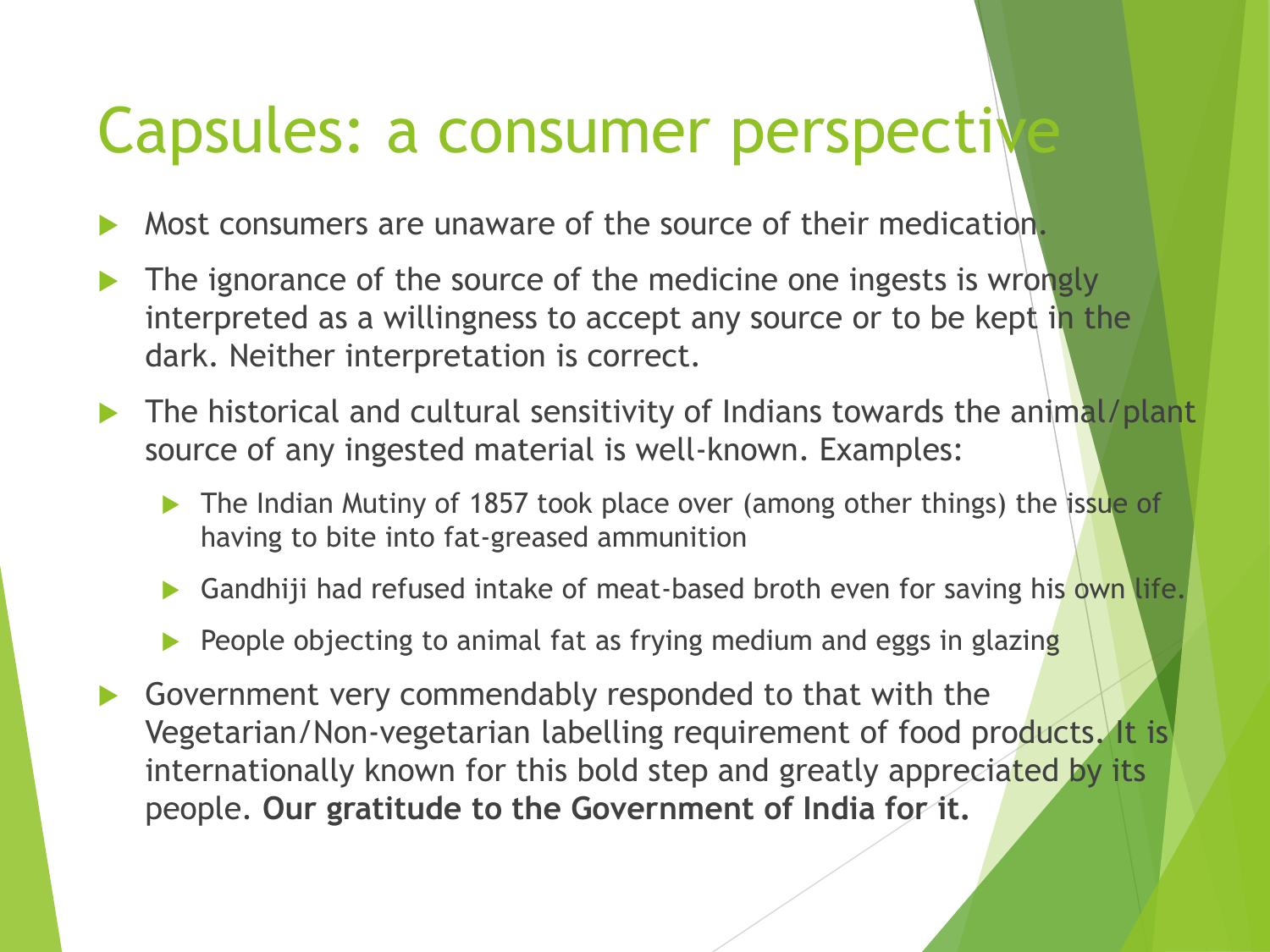#### contd…

#### Capsules: a consumer perspective

- It is, however, assumed wrongly and without basis that Indian consumers do not care about the source of "non-food" ingestibles. Today many consumers shun ethically tainted materials – edible or non-edible – like varakh, leather, silk, and animal-derived or animal-tested cosmetics, and even experiences like circuses.
- It is wrongly assumed by government bodies that consumers "happily" consume whatever the doctor orders. Or that doctors happily order slaughter-derived medicines. Everyone is simple in ignorance.
- ▶ Media language<sup>1</sup> of labelling our efforts as "...imposing vegetarian alternatives upon people" is highly inappropriate and objectionable. Who is imposing upon whom?! Today non-veg capsule shells are being imposed upon vegetarians who would rather not take them.

<sup>1</sup> Sidhharth Shankar, *Vegetative about vegetarian capsules*, p 8, Financial Express, Sat 24 June 2017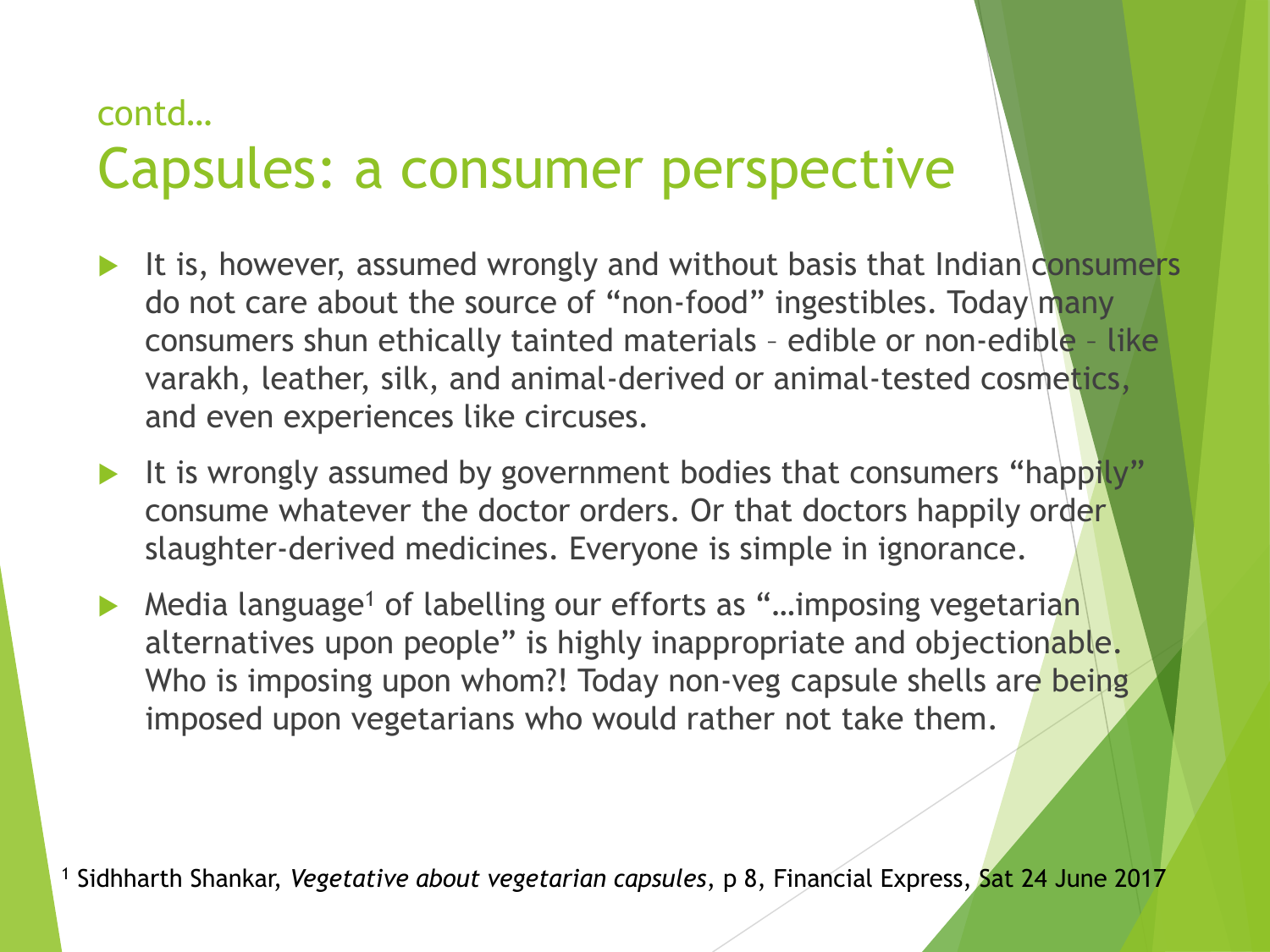### Significance of animal/ plant sold

- Animal source (as in gelatine) implies obtaining from slaughterhouses. Connective tissue like bones, hooves is not possible to obtain except by killing the animals.
- Slaughterhouse death is deliberate, premeditated, cold-blooded, brutal.
- Indian consciences are highly tuned to this aspect of ethics. All its religions without exception prohibit killing and preach the sanctity of all life.
- ▶ Connective tissue is not a "by-product". It is paid-for. Using any product of slaughter is to dip our hands in the blood of that animal.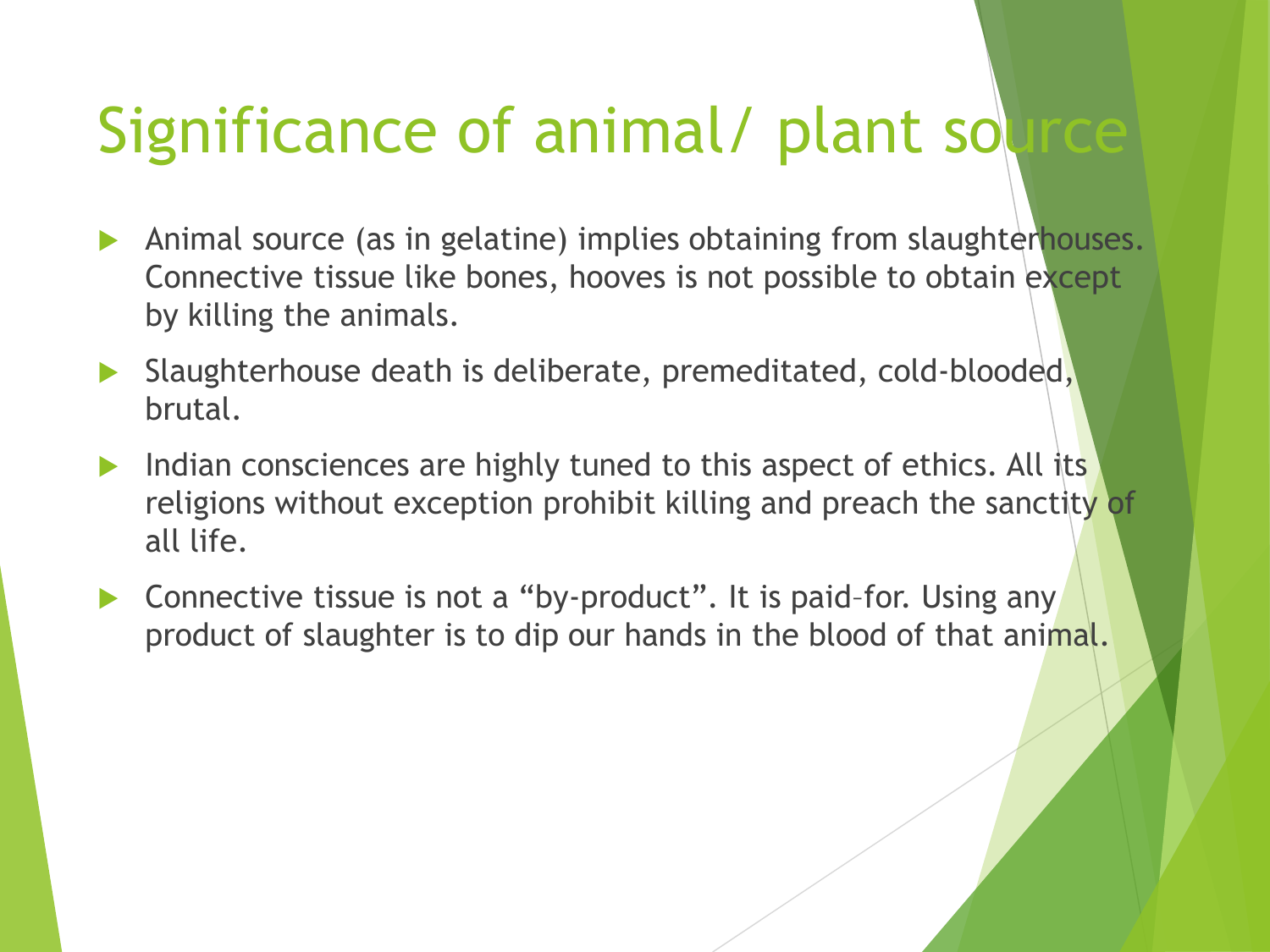# Capsules: the choice in reality



#### **Cellulose**

- Virgin forests not cut for cellulose.
- Replenishable afforestation is a happy outcome
- Dignified occupations for people
- No cause for ethical complaint for *any* capsule consumer

#### **Gelatine**

- Huge suffering of animals.
- Unpleasant occupation of butchery forced upon people
- Capsule consumers forced to ingest ethically repugnant substance.